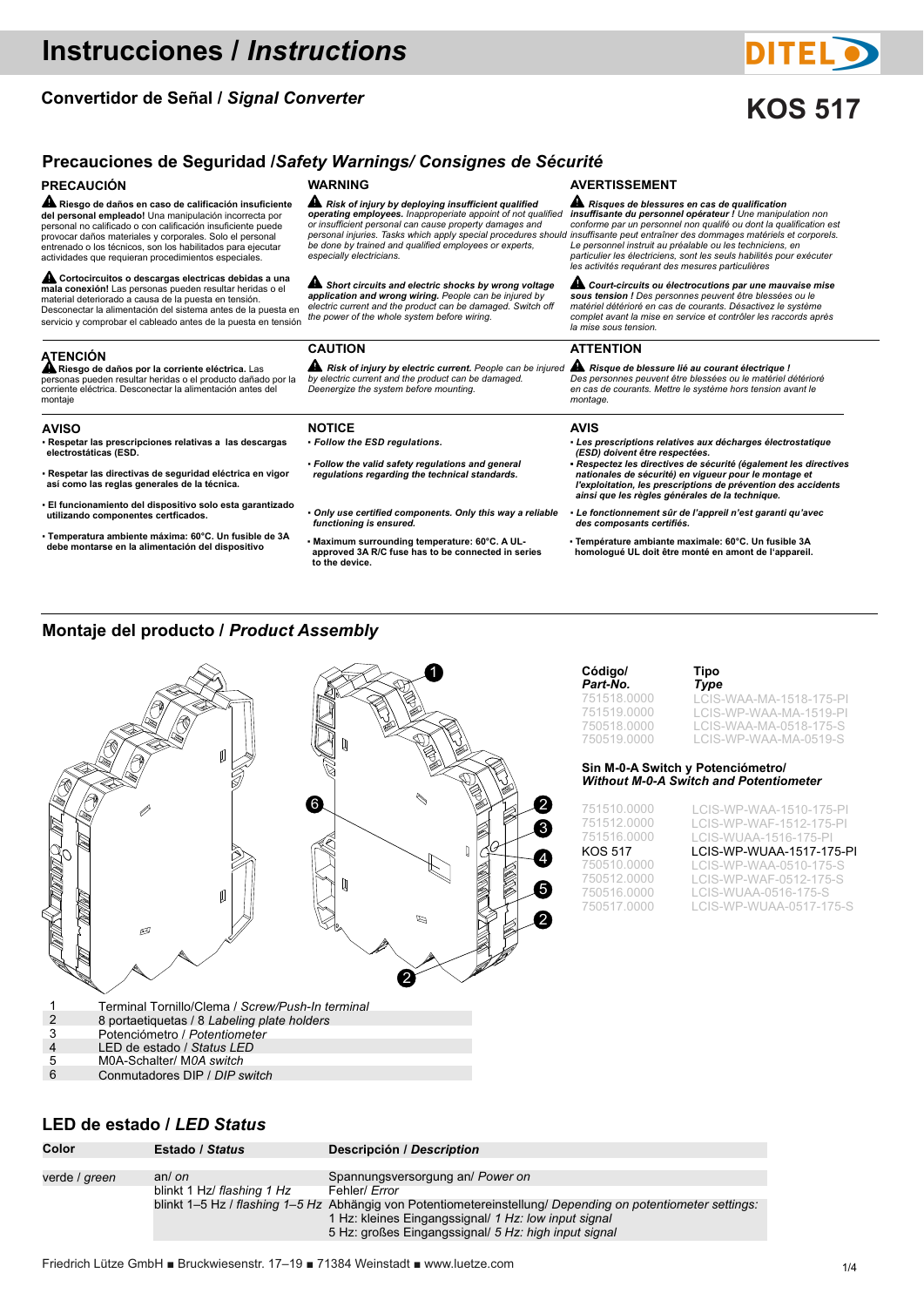## **Instrucciones /** *Instructions*

#### **Dimensiones /** *Dimensions*







# **Tornillo /** *Screw Terminal*

LCIS-WAA-MA-0518-175-S

LCIS-WP-WAA-MA-0519-S

750518.0000

750519.0000

**Código / Tipo/** *Part-No. Type*

 $\Box$  $\overline{a}$ 93 Þ  $\begin{array}{c} \square \end{array}$ 



#### **Código /** *Part-No.* **Tipo /** *Type*

**Clema /** *Push-In*

751510.0000 LCIS-WP-WAA-1510-175-PI

751512.0000 LCIS-WP-WAF-1512-175-PI

751516.0000 LCIS-WUAA-1516-175-PI

751517.0000 LCIS-WP-WUAA-1517-175-PI



## **Tornillo /** *Screw Terminal* **Código /** *Part-No.*

**Tipo /** *Type* 750510.0000

LCIS-WP-WAA-0510-175-S

750512.0000 LCIS-WP-WAF-0512-175-S

750516.0000 LCIS-WUAA-0516-175-S

750517.0000 LCIS-WP-WUAA-0517-175-S



70 75

 $\mathbf{I}$ 

### **Conexionado /** *Pin Assignment*

| Pin            | Signal    | Descripción /<br><b>Description</b> |
|----------------|-----------|-------------------------------------|
| 1              | ΝC        | Not connected                       |
| 2              | I-        | Input -                             |
| $\overline{3}$ | I+        | $Input +$                           |
| $\overline{4}$ | $O+$      | Output +                            |
| 5              | O-        | Output -                            |
| 6              | <b>NC</b> | Not connected                       |
| 7              | Ub        | Power +                             |
| 8              | <b>NC</b> | Not connected                       |
| 9              | <b>NC</b> | Not connected                       |
| 10             | <b>NC</b> | Not connected                       |
| 11             | <b>NC</b> | Not connected                       |
| 12             |           | Power -                             |